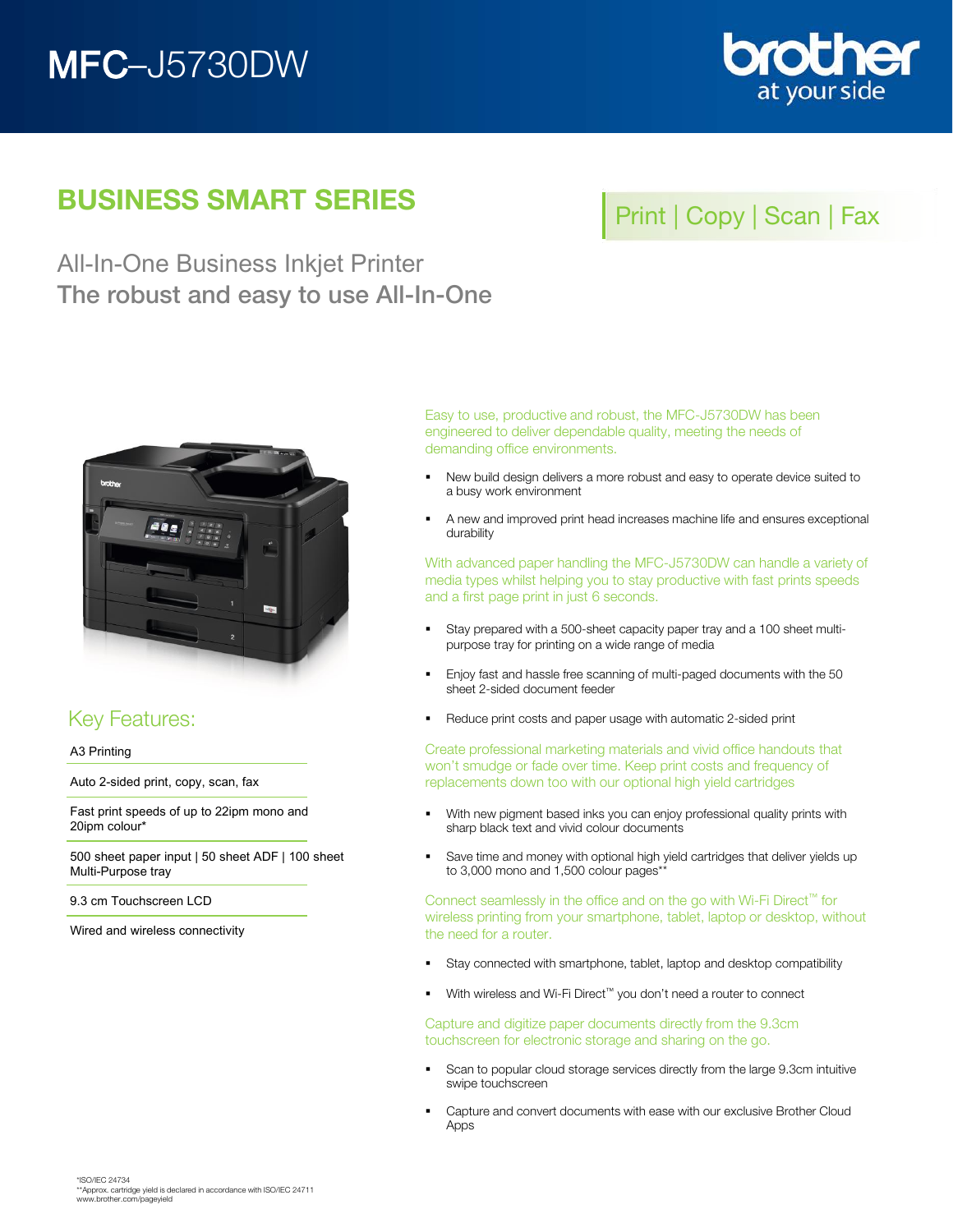#### **General**

| <b>Technology</b>                 | Inkjet                                                                         |
|-----------------------------------|--------------------------------------------------------------------------------|
| <b>LCD Display</b>                | 9.3cm colour touchscreen                                                       |
| Memory                            | 256MB                                                                          |
| Local Interface                   | Hi-Speed USB 2.0                                                               |
| <b>Wired Network Interface</b>    | 10Base-T/100Base-TX                                                            |
| <b>Wireless Network Interface</b> | 802.11b/g/n (Infrastructure Mode)                                              |
| <b>Ink Gauge Indication</b>       | Ink levels can easily be displayed on the LCD using the<br>ink management menu |

## **Printer Driver**

| Windows <sup>®</sup>   | Windows® 10 (32 & 64 bit editions)<br>Windows® 8 (32 & 64 bit editions)<br>Windows® 7 (32 & 64 bit editions)<br>Windows Vista® (32 & 64 bit editions)<br>Windows® Server 2012, 2012R2 & 2008R2<br>Windows® Server 2008 (32 & 64 bit editions) |
|------------------------|-----------------------------------------------------------------------------------------------------------------------------------------------------------------------------------------------------------------------------------------------|
| Macintosh <sup>5</sup> | OS X v10.9.5/10.10.x/10.11.x                                                                                                                                                                                                                  |
| l inuv <sup>5</sup>    | CUPS, LPD/LPRng (32 & 64 bit editions)                                                                                                                                                                                                        |
|                        |                                                                                                                                                                                                                                               |

#### **Colour Printer**

| Speed                                 | 22ipm mono & 20ipm colour based on ISO/IEC 24734                        |
|---------------------------------------|-------------------------------------------------------------------------|
| Speed (Fast Mode)                     | Up to 35 pages per minute mono & up to 27 pages per<br>minute colour    |
| Warm-up Time                          | 0 seconds                                                               |
| <b>Resolution</b>                     | Up to 4,800 x 1,200dpi                                                  |
| 2- Sided Print                        | Yes                                                                     |
| <b>Droplet Size</b>                   | Minimum droplet size of 1.5pl                                           |
| <b>Colour Enhancement</b>             | Brother Image Enhancement allows the user to<br>customise colour output |
| <b>FPOT</b><br>(First Print Out Time) | 6 seconds                                                               |

## **Mobile / Web Based Printing & Scanning**

| <b>Brother iPrint&amp;Scan</b><br>(Android)                    | Print from, scan to, send faxes, preview received<br>faxes, preview copies and check the machine status<br>from an Android device              |
|----------------------------------------------------------------|------------------------------------------------------------------------------------------------------------------------------------------------|
| <b>Brother iPrint&amp;Scan</b><br>(iPad / iPhone / iPod)       | Print from, scan to, send faxes, preview received<br>faxes, preview copies and check the machine status<br>from an iPad / iPhone / iPod Touch. |
| <b>Brother iPrint&amp;Scan</b><br>(Windows® Phone)             | Print from and scan to a smart phone running the<br>Windows® Phone Operating System                                                            |
| <b>Brother Print&amp;Scan</b><br>(Windows <sup>®</sup> 8 & RT) | Print from and scan to a Windows® 8 or Windows<br><b>RT Tablet</b>                                                                             |
| Google Cloud Print 2.0                                         | Print most common file types from any Google<br>Cloud Print enabled application                                                                |
| <b>AirPrint</b>                                                | Print most common file types from any AirPrint<br>enabled application                                                                          |
| Mopria                                                         | Print most common file types from Mopria<br>supported Android devices                                                                          |
|                                                                | Brother Print Service Plugin Print from Android devices without a dedicated App                                                                |
| Evernote <sup>™6</sup>                                         | Print from and scan to Evernote™ without using a<br>PC.                                                                                        |
| Box <sup>6</sup>                                               | Print from and scan to Box without using a PC                                                                                                  |
| Dropbox <sup>6</sup>                                           | Print from and scan to Dropbox without using a PC                                                                                              |
| Google Drive™ <sup>6</sup>                                     | Print from and scan to Google Drive™ without using<br>a PC                                                                                     |
| OneDrive <sup>6</sup>                                          | Print from and scan to Microsoft <sup>®</sup> OneDrive without<br>using a PC                                                                   |
| Flickr® <sup>6</sup>                                           | Print from and scan to Flickr® without using a PC                                                                                              |
| Facebook® <sup>6</sup>                                         | Print from and scan to Facebook® without using a<br>PC                                                                                         |
| Evernote <sup>™6</sup>                                         | Print from and scan to Evernote™ without using a<br>PC                                                                                         |
| OneNote <sup>6</sup>                                           | Scan to Microsoft <sup>®</sup> OneNote without using a PC                                                                                      |

#### **Printer Functions**

| <b>Mono Only Mode</b>                | If a colour ink runs out, continue printing in Mono                                                                                       |
|--------------------------------------|-------------------------------------------------------------------------------------------------------------------------------------------|
| Print Archive <sup>4</sup>           | An electronic carbon copy feature that saves an<br>electronic copy of all printed documents as a PDF file                                 |
| Print Profiles <sup>3</sup>          | Store your favourite driver settings as profiles to easily<br>recall them (great for saving time and for less<br>technically adept users) |
| <b>Booklet Printing</b> <sup>4</sup> | Print documents in A5 booklet format using automatic<br>or manual 2-sided print                                                           |
| Poster Printing <sup>4</sup>         | Enlarge 1 A4 page into a poster using 4, 9, 16 or 25 A4<br>pages                                                                          |
| $N$ -up Printing <sup>3</sup>        | Reduce up to 2, 4, 9, 16 or 25 A4 pages into just one A4<br>page (Mac, up to 2, 4, 6, 9, or 16)                                           |

#### **Open Interface**

| <b>Brother Solutions</b> | Allows the use of $3^{rd}$ party solutions & apps, such as |
|--------------------------|------------------------------------------------------------|
|                          | PrintSmart Secure Pro to increase security &               |
| Interface (BSI)          | productivity                                               |

*1Approx declared yield value in accordance with ISO/IEC 24711 2Calculated with 80g/m² paper 3Windows® & Mac® only 4Windows® only*

<sup>s</sup>Optional free download from the Brother Solutions Centre <u>[http://solutions.brother.com](http://solutions.brother.com/)</u><br>'Must be web connected<br>'Maximum number of printed pages per month can be used to compare designed durability between like Brother p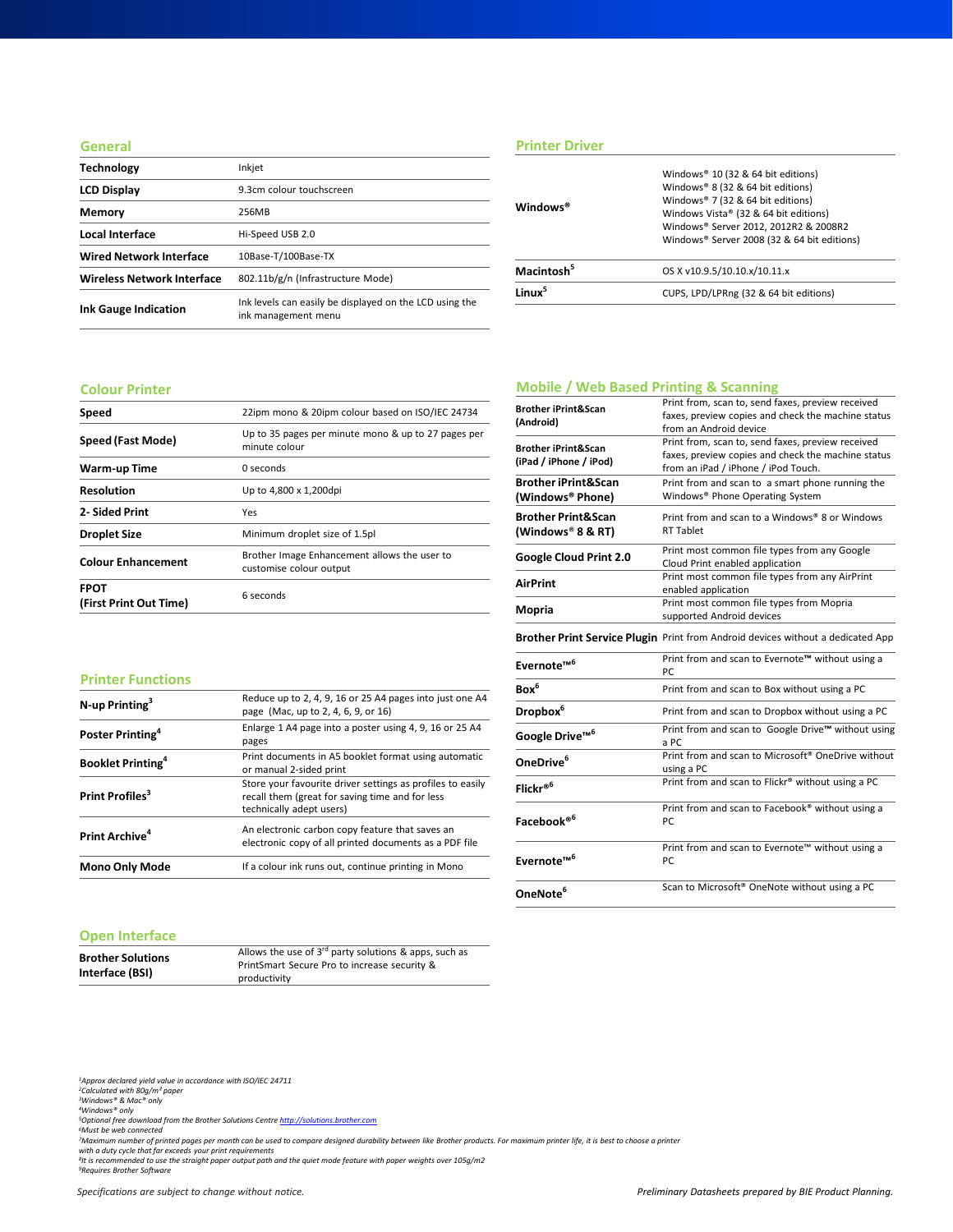#### **USB Host**

| <b>Direct Print</b> | Print directly from a USB flash memory drive. The<br>supported file, JPEG,                                         |
|---------------------|--------------------------------------------------------------------------------------------------------------------|
| <b>Direct Scan</b>  | Scan directly to a USB flash memory drive. The<br>supported file formats include: PDF, PDF/A, JPEG,<br><b>TIFF</b> |

#### **Scan**

| <b>Scanner Type</b>                                  | Dual CIS (Contact Image Sensor)                                                                                                                       |
|------------------------------------------------------|-------------------------------------------------------------------------------------------------------------------------------------------------------|
| <b>Colour &amp; Mono Scanning</b>                    | Yes                                                                                                                                                   |
| <b>Scan Speed Mono</b>                               | 14 ipm (images per minute)                                                                                                                            |
| 2-sided Scan Speed Mono                              | 10 ipm (images per minute)                                                                                                                            |
| <b>Scan Speed Colour</b>                             | 14 ipm (images per minute)                                                                                                                            |
| 2-sided Scan Speed Colour 10 ipm (images per minute) |                                                                                                                                                       |
| Scan Resolution from ADF Up to 600 x 600dpi          |                                                                                                                                                       |
| <b>Scan Resolution from</b><br><b>Scanner Glass</b>  | Up to 1,200 x 2,400dpi                                                                                                                                |
| <b>Interpolated Scan</b><br><b>Resolution</b>        | Up to 19,200 x 19,200dpi                                                                                                                              |
| <b>Colour Depth</b>                                  | 16, 777, 216 colour variations (24 bit)                                                                                                               |
| <b>Grey Scale</b>                                    | 256 shades of grey (8 bit)                                                                                                                            |
| <b>Standard Functions<sup>9</sup></b>                | Scan to USB, E-mail, OCR, Image & File                                                                                                                |
| <b>Network Scanning</b>                              | Scan to network folder (Windows® only), FTP, FTP<br>over SSL, Email Server <sup>5,</sup> SharePoint <sup>9</sup> & Easy Scan to<br>Email <sup>6</sup> |
| Cloud Scanning <sup>6</sup>                          | Scan direct to Evernote™, Box, Dropbox, Google<br>Drive™, OneDrive, Flickr, Facebook, Evernote™,<br>OneNote                                           |
| Scan Features <sup>9</sup>                           | Remove Background, Skip Blank Page, ID Scan, 1 to<br>2 Scan, Auto Deskew from ADF, Split PDF                                                          |
| Scan to Microsoft Office <sup>6</sup>                | Scan to Microsoft <sup>®</sup> Word, Microsoft <sup>®</sup> Excel &<br>Microsoft <sup>®</sup> PowerPoint                                              |
| <b>Scan to Searchable PDF</b>                        | Scan documents to searchable PDF files                                                                                                                |
| <b>Scan to SharePoint</b>                            | Scan documents directly into SharePoint from<br>Brother Control Centre 4 program                                                                      |
| Outline & Scan <sup>6</sup>                          | Draw around items to either scan a section or<br>remove a section from the original document                                                          |
| Windows® Web Services<br><b>Scanning</b>             | Scan direct into Windows® (from Windows® 7 &<br>onwards) without needing to install a scanner<br>driver                                               |

#### **Scanner Driver**

| Windows <sup>®</sup>   | TWAIN, WIA<br>Windows® 8 (32 & 64 bit editions),<br>Windows® 7 (32 & 64 bit editions),<br>Windows Vista® (32 & 64 bit editions), |  |
|------------------------|----------------------------------------------------------------------------------------------------------------------------------|--|
| Macintosh <sup>5</sup> | <b>TWAIN &amp; ICA</b><br>v10.9.5/10.10.x/10.11.x                                                                                |  |
| linux <sup>5</sup>     | SANE(32 & 64 bit editions)                                                                                                       |  |

#### **Copy**

|                                         | Speed - (A4) Mono/Colour Up to 12/9cpm (copies per minute)                                         |  |
|-----------------------------------------|----------------------------------------------------------------------------------------------------|--|
| <b>Automatic 2-Sided Copying Yes</b>    |                                                                                                    |  |
| <b>FCOT</b><br>(First Copy Out Time)    | Less than 11 seconds from ready mode                                                               |  |
| <b>Resolution</b>                       | Up to 600 x 600 dpi                                                                                |  |
| Multi-Copying / Stack /<br>Sort         | Makes up to 99 copies of each page / Stacks or<br>Sorts                                            |  |
| <b>Enlargement / Reduction</b><br>Ratio | Reduce or Increase document sizes from 25% to<br>400% in 1% increments                             |  |
| N in 1 Copying                          | Allows the user to compress 2 or 4 pages on to a<br>single A4 sheet                                |  |
| 2in1 ID Copying                         | Allows the user to copy both sides of an ID card to<br>a single A4 sheet                           |  |
| <b>Grey Scale</b>                       | 256 shades of grey (8 bit)                                                                         |  |
| Outline & Copy <sup>6</sup>             | Draw around items to either copy a section or<br>remove a section from the original document       |  |
| Enlarge Text Copy <sup>6</sup>          | Makes reading copied documents easier if the size<br>of the text on the original document is small |  |

## **Address Book<sup>5</sup>**

| <b>Speed Dials</b> | 100 x2 locations for E-mail addresses                                                                                                                                                    |
|--------------------|------------------------------------------------------------------------------------------------------------------------------------------------------------------------------------------|
| <b>Group Dial</b>  | A combination of up to 6 groups can be stored for<br>broadcasting                                                                                                                        |
| <b>LDAP</b>        | The ability to connect to an external LDAP<br>enabled address book, like Microsoft <sup>®</sup> Exchange                                                                                 |
|                    | Address books are only accessible as part of the scan to email server function, available as an<br>optional free download from the Brother Solutions Centre http://solutions.brother.com |

*1Approx declared yield value in accordance with ISO/IEC 24711 2Calculated with 80g/m² paper 3Windows® & Mac® only 4Windows® only*

<sup>s</sup>Optional free download from the Brother Solutions Centre <u>[http://solutions.brother.com](http://solutions.brother.com/)</u><br>'Must be web connected<br>'Maximum number of printed pages per month can be used to compare designed durability between like Brother p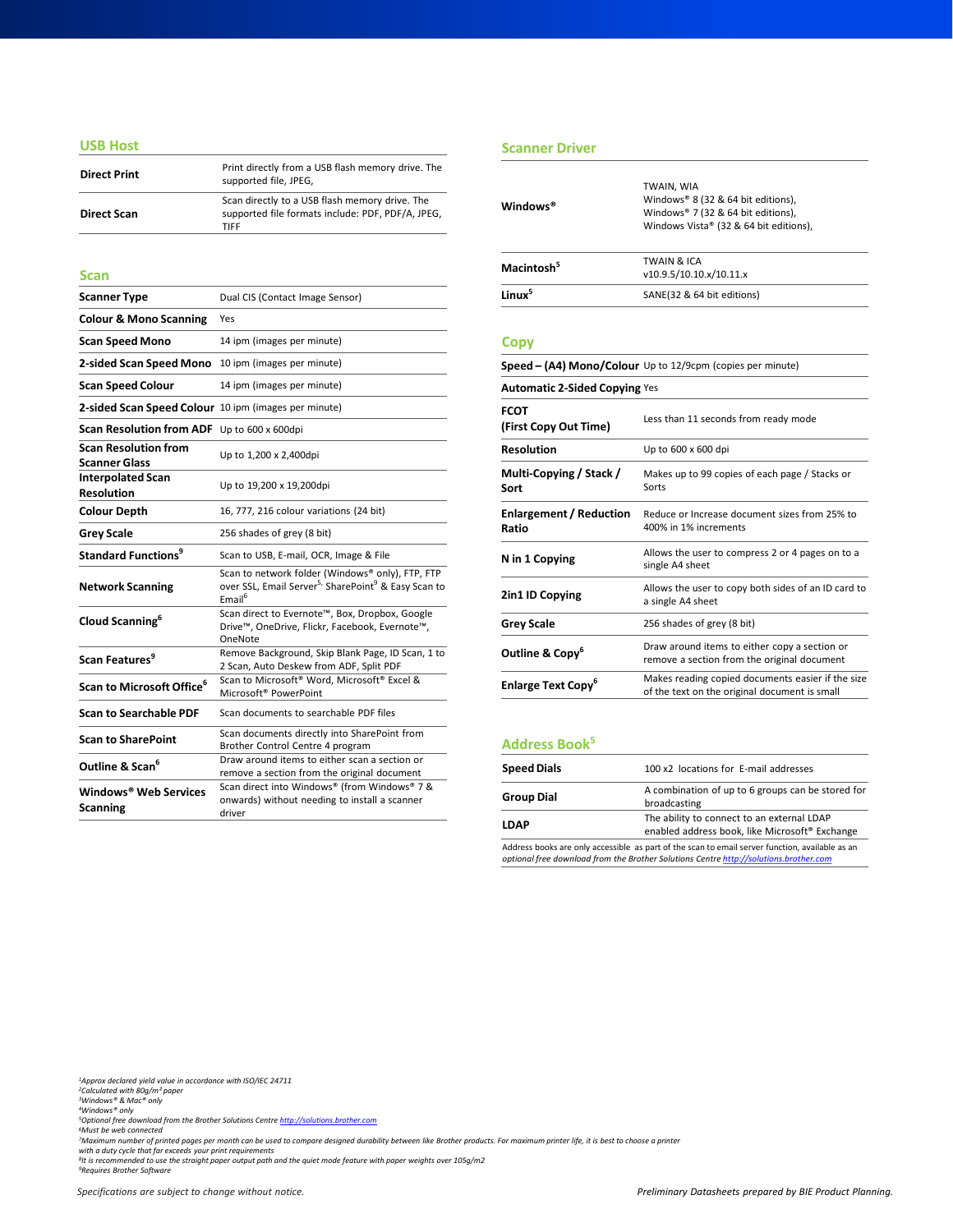| Fax                                          |                                                                                                                                                                                       |
|----------------------------------------------|---------------------------------------------------------------------------------------------------------------------------------------------------------------------------------------|
| <b>Fax Modem</b>                             | 33,600bps (Super G3)                                                                                                                                                                  |
| <b>Automatic 2-Sided</b><br>Faxing           | Yes                                                                                                                                                                                   |
| Internet Fax (iFax) <sup>5</sup>             | Fax documents anywhere in the world over the<br>Internet without the use of a telephone line                                                                                          |
| PC Fax Send <sup>9&amp;3</sup>               | Send faxes directly from your PC                                                                                                                                                      |
| PC Fax Receive <sup>9&amp;4</sup>            | Receive faxes directly to your PC                                                                                                                                                     |
| <b>Automatic Redial</b>                      | Automatic redialling if the recipient fax is busy                                                                                                                                     |
| Telephone Index                              | An electronic, alphabetical listing of stored speed dials<br>and group numbers                                                                                                        |
| <b>Distinctive Ring</b><br><b>Detection</b>  | An external service that allows two or more telephone<br>numbers shared on a single fixed line and use different                                                                      |
| (UK & Denmark only) ring tones               |                                                                                                                                                                                       |
| Speaker / Ring<br>volume                     | 3 levels and off                                                                                                                                                                      |
| Fax / Tel Switch                             | Automatic recognition of fax and telephone reception                                                                                                                                  |
| Super Fine                                   | Enables quality transmission of very small print and<br>line drawings                                                                                                                 |
| Contrast                                     | Auto / light / dark                                                                                                                                                                   |
| <b>Enhanced Remote</b><br>Activate           | Transfer a fax call, answered on an extension phone,<br>to the fax machine                                                                                                            |
| <b>Delayed Timer</b>                         | Up to 50                                                                                                                                                                              |
| Quick-Scan                                   | Reduce scanning times by scanning a fax into memory<br>before sending. Approximately 2.5 seconds per page<br>A4 standard resolution                                                   |
| Memory<br>Transmission                       | Up to 200 pages (ITU-T Test Chart, Standard<br>Resolution, JBIG)                                                                                                                      |
| <b>Out of Paper</b><br>Reception             | up to 200 pages (ITU-T Test Chart, Standard<br>Resolution, JBIG)                                                                                                                      |
| <b>Dual Access</b>                           | Allows the operator to perform 2 different tasks on<br>the machine at the same time                                                                                                   |
| <b>Broadcasting</b>                          | Send the same fax message to up to 50 separate<br>locations                                                                                                                           |
| <b>Batch Transmission</b>                    | Stores documents for the same location in the<br>machines memory for transmission in a single call                                                                                    |
| <b>Auto Reduction</b>                        | When receiving a single page document longer than<br>A4 (297mm) the fax machine will automatically reduce<br>the message to fit onto a single A4 sheet                                |
| <b>ECM (Error</b><br><b>Correction Mode)</b> | The MFC will detect line errors during fax transmission<br>and resend the page(s) of the document that had an<br>error (recipient machines must share this feature for it<br>to work) |
| <b>Fax Forwarding</b>                        | Sends a fax received in memory to another pre-<br>programmed fax number                                                                                                               |
| <b>Remote Access</b>                         | Allows users to remotely access their machine                                                                                                                                         |
| <b>Fax Retrieval</b>                         | Allows remote access to faxes stored in the machine                                                                                                                                   |
| Remote Set-up <sup>3</sup>                   | Allows users to set-up the MFC from their PC                                                                                                                                          |
| <b>Grey Scale</b>                            | 256 shades (8 bit) of grey are available for faxing                                                                                                                                   |
| <b>Fax Preview</b>                           | Preview received faxes on the screen                                                                                                                                                  |
| Fax stamp                                    | Add the date and time to all received faxes                                                                                                                                           |

### **Standard Paper Handling**

| Paper Input <sup>2</sup>           | Standard Tray - 250 sheets<br>Lower Tray - 250 sheets<br>Multi Purpose Tray - 100 sheets up to A3 plain<br>paper or up to 5 sheets of other media<br>Automatic Document Feeder (ADF) - 50 sheets                                                                                                                                                                                                                                                                                                                                                                                                                                                                                                                                       |
|------------------------------------|----------------------------------------------------------------------------------------------------------------------------------------------------------------------------------------------------------------------------------------------------------------------------------------------------------------------------------------------------------------------------------------------------------------------------------------------------------------------------------------------------------------------------------------------------------------------------------------------------------------------------------------------------------------------------------------------------------------------------------------|
| Paper Output <sup>2</sup>          | Face up - 100 sheets                                                                                                                                                                                                                                                                                                                                                                                                                                                                                                                                                                                                                                                                                                                   |
|                                    |                                                                                                                                                                                                                                                                                                                                                                                                                                                                                                                                                                                                                                                                                                                                        |
| <b>Media Specification</b>         | Standard Tray - Plain, Inkjet, Glossy* & Recycled                                                                                                                                                                                                                                                                                                                                                                                                                                                                                                                                                                                                                                                                                      |
| Media Types & Weights <sup>8</sup> | paper (between 64 - 220g/m <sup>2</sup> , 260/m <sup>2</sup> when using<br>Brother BP-71 Glossy Paper) *Glossy up to A4 only<br>Lower Tray - Plain & Recycled (between 64 -<br>$120g/m2$ )<br>Multi Purpose Tray - Plain, Inkjet, Glossy* &<br>Recycled paper (between 64 - 220g/m <sup>2</sup> , 260/m <sup>2</sup><br>when using Brother BP-71 Glossy Paper) *Glossy<br>up to A3<br>Automatic Document Feeder (ADF) - plain &<br>recycled paper (between $64 - 90g/m^2$ )<br>2-sided Print - plain & recycled paper (between 60<br>$-120$ g/m <sup>2</sup> )                                                                                                                                                                         |
| <b>Envelope Printing</b>           | Yes: Accuracy & reliability will depend on the<br>quality & type of envelopes or labels used                                                                                                                                                                                                                                                                                                                                                                                                                                                                                                                                                                                                                                           |
| <b>Media Sizes</b>                 | Standard Tray - A3, LGR, LGL, A4, LTR, EXE, Folio,<br>A5, A6, Photo(10x15cm), Indexcard(13x20cm),<br>Photo-L(9x13cm), Photo-2L(13x18cm), Com-10, DL<br>Envelope, Monarch, C5, Mexico Legal, India Legal<br>Lower Tray - A4, LTR, A3, LGR, LGL, Folio, Mexico<br>Legal, India Legal<br>Multi Purpose Tray-A3, LGR, LGL, A4, LTR, EXE,<br>Folio, A5, A6, Photo(10x15cm),<br>Indexcard(13x20cm), Photo-L(9x13cm), Photo-<br>2L(13x18cm), C5, Com-10, DL Envelope, Monarch,<br>Mexico Legal, India Legal<br>2-sided Print - PC Print: A4, LTR, EXE, A5<br>Copy: A4, LTR, A5<br>Automatic Document Feeder (ADF) - Width:<br>105mm to 215.9mm x Length: 148mm to<br>355.6mm<br><b>Scanner Glass</b><br>-Up to Width: 215.9mm x Length: 297mm |

#### **Supplies**

The frequency of replacement consumables will vary depending on the complexity of the prints, the percentage of coverage, paper size, and the type of media.

*1Approx declared yield value in accordance with ISO/IEC 24711 2Calculated with 80g/m² paper 3Windows® & Mac® only 4Windows® only*

<sup>s</sup>Optional free download from the Brother Solutions Centre <u>[http://solutions.brother.com](http://solutions.brother.com/)</u><br>'Must be web connected<br>'Maximum number of printed pages per month can be used to compare designed durability between like Brother p